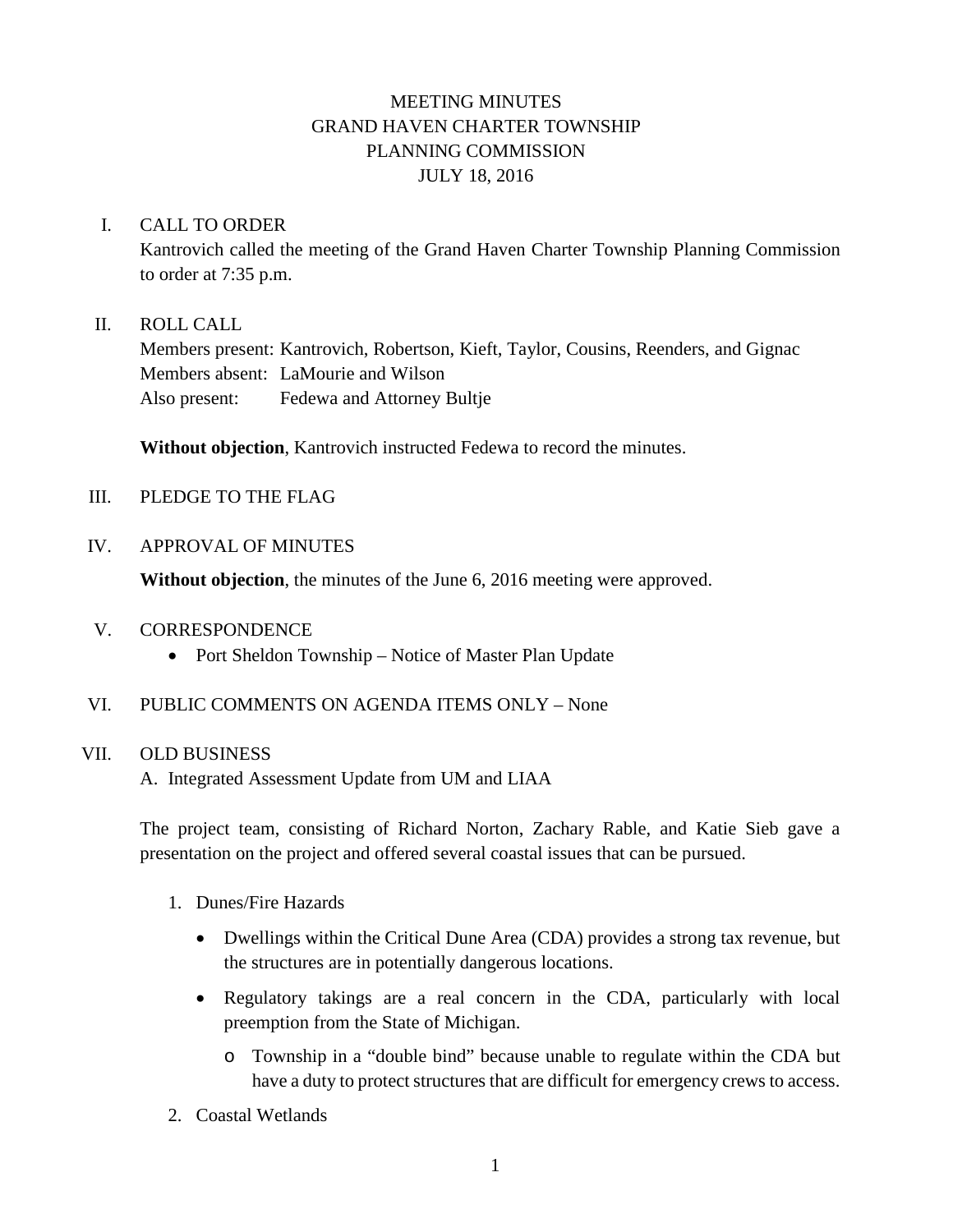- Wetlands can fluctuate with lake levels. When the water level is high, the wetlands can be larger, but when levels are low the wetlands can be smaller.
- Should focus be given to protecting wetlands under 5 acres in size?
- Should focus be given to wetlands that drain into the watershed or other body of water?
- If regulations were enacted that restricted development, should a commensurate real property tax reduction be provided?
- 3. Water Quality
	- Environmental Protection Agency (EPA) increasing requirements for stormwater disposition. No longer only regulating point-source-pollution.
	- Reviewed the Ottawa County Water Resources Commissioner proposed MS4 draft ordinance that would increase the requirements for stormwater disposition.
	- Important the Township incorporate Best Management Practices into a new ordinance.
- 4. Viewsheds
	- The Township has a high aesthetic value due to the unique environmental features, and may want to consider incorporating viewshed requirements into the zoning ordinance.
	- Boulder, CO and Village of Holly, MI were cited as examples.
- 5. Public Access
	- Township may consider working towards developing new points of public access to the waterfront, or improve existing access points.
	- Rosy Mound, Kirk Park, Buchanan Street road-end, and Brucker Street road-end are sufficient public access points. The majority of residents utilize the beach within the City of Grand Haven.
	- Perhaps the Township could update the "Beach Access Rules and Regulations" to reflect the 2005 Michigan Supreme Court case findings in Glass v. Goeckel, which determined the public has a right to walk along the shores of the Great Lakes, even on privately-owned land. Lakefront property owners may own the land down to the water's edge, but the public trust doctrine nevertheless allows the public to walk on the land between the water's edge and the ordinary high water mark, the place on the shore up to which the presence and action of the water is so continuous as to leave a distinct mark.
- 6. Other